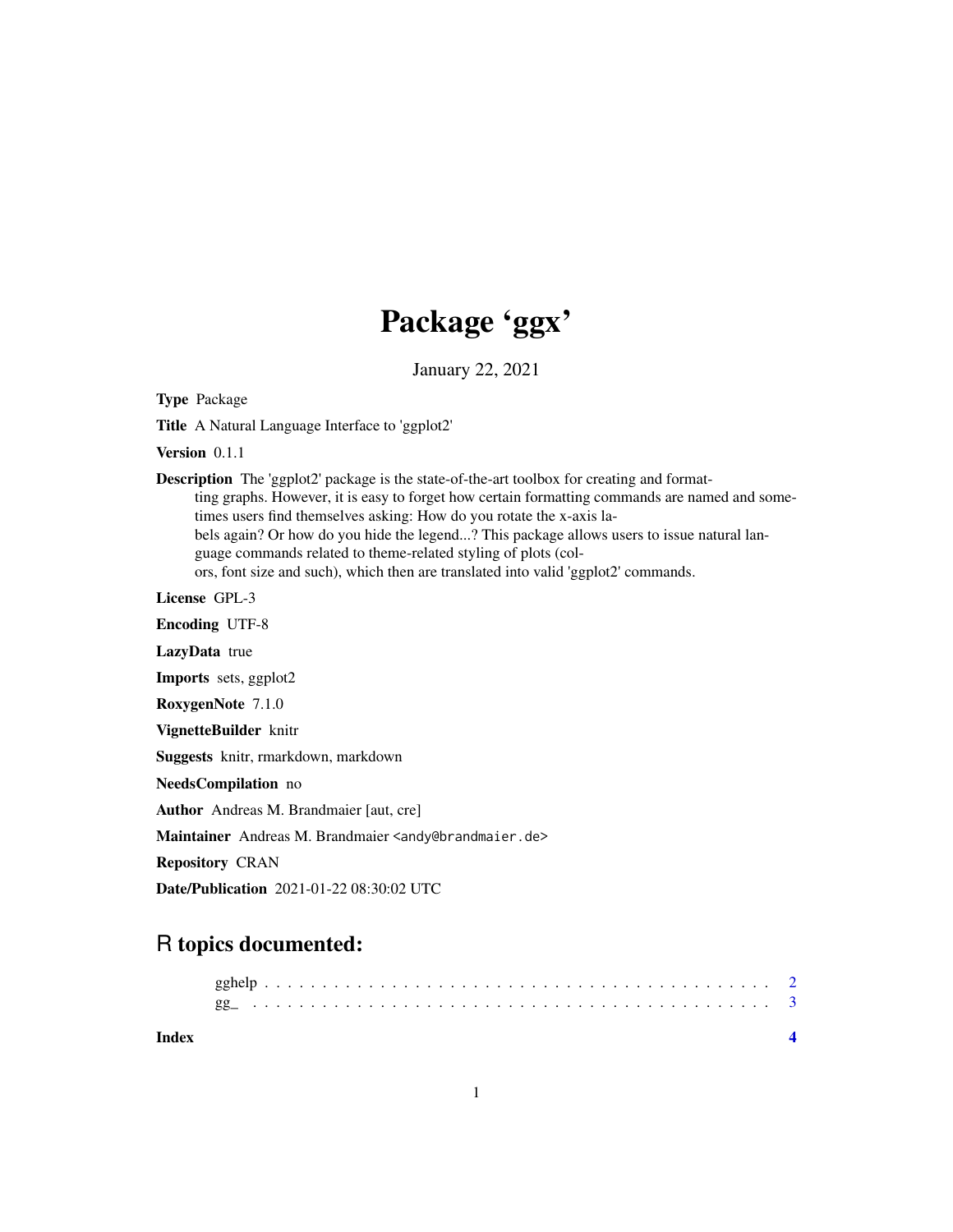<span id="page-1-1"></span><span id="page-1-0"></span>

#### Description

Converts a natural language query into a 'ggplot2' command string. Queries should be related to the styling of the plot, such as, axis label font size, axis label title, legend, and similar.

#### Usage

 $gghelp(query = "", print = TRUE)$ 

#### Arguments

| query | Character. A natural language command related to the styling of a ggplot. |
|-------|---------------------------------------------------------------------------|
| print | Boolean. Print out the command or just return it.                         |

#### Details

'gghelp' maintains a database of keywords that match typical queries related to styling 'ggplot2' graphs. Based on the users natural language query, the function tries to find the best match and then returns the ggplot2 command as string.

#### Value

Returns a string if there is a matching ggplot command in the database. Otherwise returns NULL.

#### See Also

[gg\\_](#page-2-1)

#### Examples

gghelp("rotate x-axis labels by 90 degrees") gghelp("increase font size on x-axis label") gghelp("set x-axis label to 'Length of Sepal'")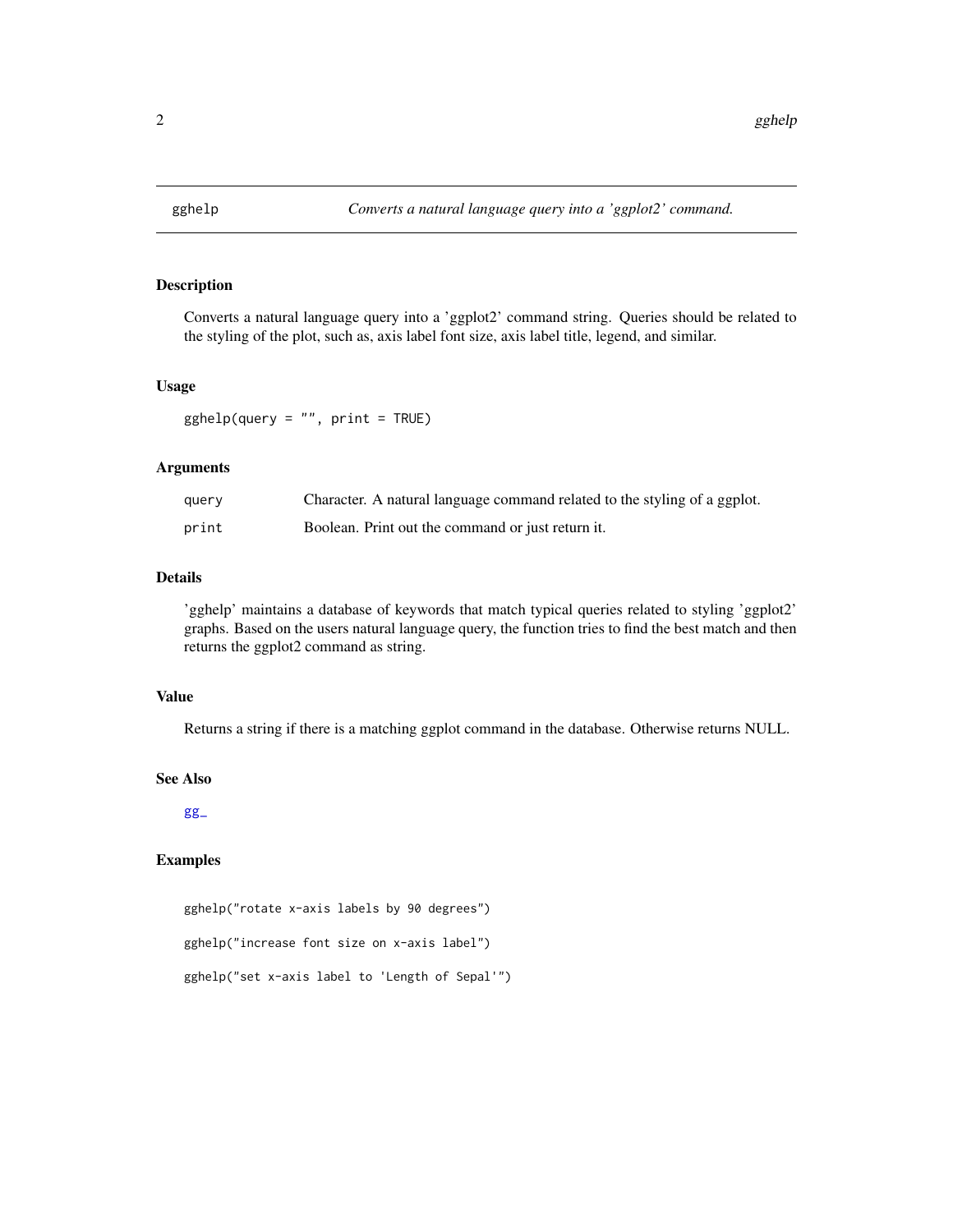#### <span id="page-2-1"></span><span id="page-2-0"></span>Description

Converts a natural language query into a 'gg' object, which can be directly chained to a 'ggplot' call. Queries should be related to the styling of the plot, such as, axis label font size, axis label title, legend, and similar.

#### Usage

 $gg_{-}(query = NULL)$ 

#### Arguments

query Character. A natural language command related to the styling of a ggplot.

#### Details

'gg\_' calls the function 'gghelp', which maintains a database of keywords that match typical queries related to styling 'ggplot2' graphs. Based on the users natural language query, the function tries to find the best match and then returns the ggplot2 command, such that the result of a call to 'gg\_' can be chained directly to a 'ggplot()' call.

#### Value

An object of class 'gg' from the internal class system of 'ggplot2'

#### See Also

[gghelp](#page-1-1)

#### Examples

```
## Not run:
library(ggplot2)
ggplot(data=iris,
mapping=aes(x=Sepal.Length,
           y=Petal.Length, color=Species))+
geom_point()+
gg_("rotate x-axis labels by 90°")+
gg_("set x-axis label to 'Length of Sepal'")
```
## End(Not run)